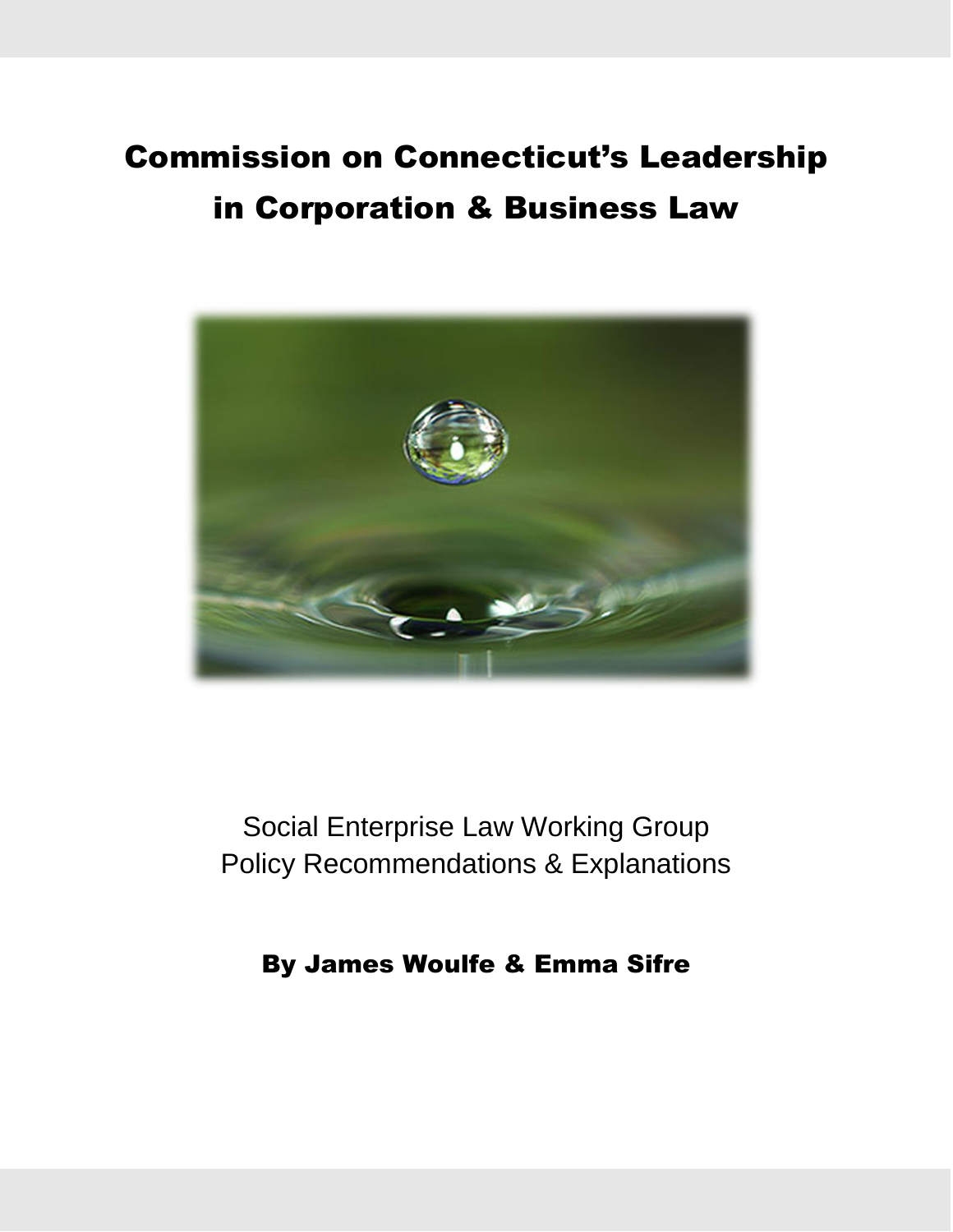# Executive Summary

The social enterprise sector, comprised of mission-driven businesses that work to create a positive social or environmental impact, in addition to generating profits, has grown tremendously in the U.S. over the past 10 years. Industry experts project that the size of the sector, almost non-existent in the 1990's, has ballooned to roughly 30,000 companies<sup>1</sup> nation-wide, with an investment industry that has built up around it that is estimated to grow to \$500 billion in total managed assets by 2019.<sup>2</sup> Millennials, a generation whose employment and spending power is quickly coming to prominence, are no doubt driving this change as well. A recent global survey by the Kaufmann foundation found that 67% of respondents prefer to work for socially responsible companies, and 55% would pay a premium for products and services from companies committed to positive social and environmental impact.<sup>3</sup>

In conjunction with the growth in the social enterprise sector as a whole, the area of social enterprise law, non-existent just eight years ago, has exploded over the past four years. In that short period of time, over 30 states across the nation have adopted some form of new legal entity specifically for social entrepreneurs. The trend of states adopting legal entities specifically for social entrepreneurs shows no sign of stopping, either. In 2015 alone, it is expected that at least five states<sup>4</sup> will consider legislation establishing the benefit corporation as a new legal entity, which is currently the most popular form of social enterprise legal entity in the U.S.

While many states have passed legislation enabling these new legal entities for social enterprises, there is no state that has taken up the mantle as the *go-to state* for attorneys and entrepreneurs incorporating their social enterprises, in the way that Delaware has become a haven for Fortune 500 corporations, and Nevada has become attractive for its LLC statute. This lack of leadership in the social enterprise law space presents a clear point of pain in a developing legal market, and an opportunity for Connecticut, which has one of, if not *the* most comprehensive benefit corporation statutes in the United States.

<sup>2</sup> [http://www.monitorinstitute.com/downloads/what-we-think/impact-investing/Impact\\_Investing.pdf](http://www.monitorinstitute.com/downloads/what-we-think/impact-investing/Impact_Investing.pdf)

 $\overline{a}$ 

<sup>1</sup> [http://gazette.com/business-on-a-mission-social-enterprises-help-as-well-as-workers-in-pikes-peak](http://gazette.com/business-on-a-mission-social-enterprises-help-as-well-as-workers-in-pikes-peak-region/article/1507980)[region/article/1507980](http://gazette.com/business-on-a-mission-social-enterprises-help-as-well-as-workers-in-pikes-peak-region/article/1507980)

<sup>3</sup> http://www.nielsen.com/content/dam/corporate/us/en/reports-downloads/2014%20Reports/globalcorporate-social-responsibility-report-june-2014.pdf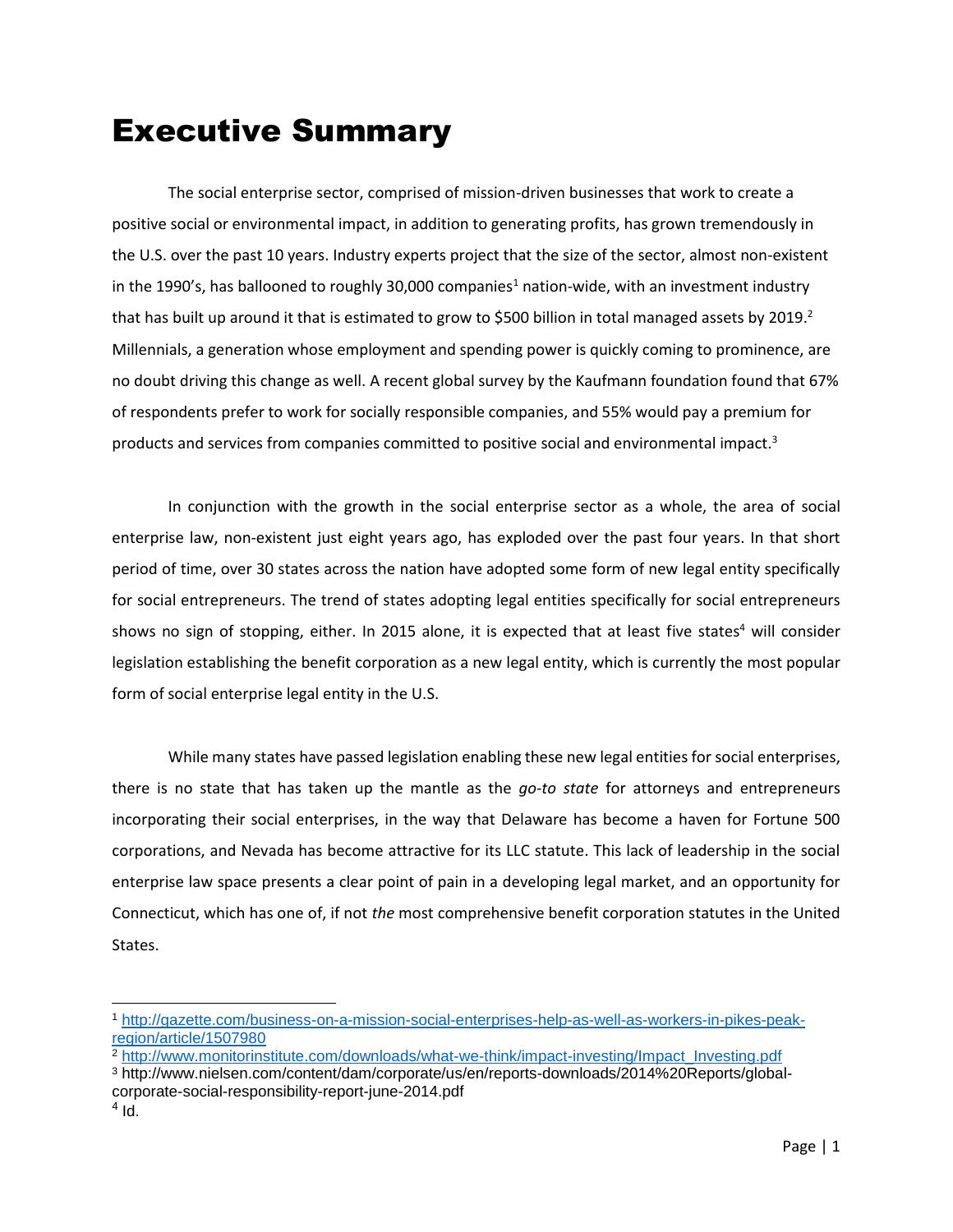This report, produced for the Commission on Connecticut's Leadership in Business and Corporation law outlines policy proposals that, if implemented, could help Connecticut become the 'social enterprise state.' The report begins with an explanation of the opportunity to make Connecticut the 'social enterprise state,' followed by short-term, and long-term policy proposals that, if implemented, can make Connecticut a leader in social enterprise law, and an attractive state for social entrepreneurs to establish and grow their businesses.

### Short-Term Recommendations

In the next legislative session, there are a number of minor policy proposals that the General Assembly could implement which would position Connecticut to definitively take the mantle as the state with the most comprehensive social enterprise statutes, as well as drive investment into the burgeoning sector.

- 1. *Benefit LLC* Connecticut should establish a Benefit LLC, as Oregon and Maryland have, to provide start-up social enterprises with the tax benefits and organizational flexibility of an LLC, and the transparency, accountability, and marketing advantages of the benefit corporation.
- 2. *Angel Investor Tax Credit* To incentivize the flow of capital to early stage social enterprise, "Social Enterprise" should be added as an additional investment sector that qualifies under the state's Angel Investor Tax Credit program.
- 3. *Entity-specific Signifiers* To reduce confusion among consumers, Connecticut benefit corporations should be required to use a distinct signifier ("Ben. Corp." or "B.C.") instead of using the same signifiers that standard corporations do ("Inc." or "Corp.").
- 4. *Benefit Reporting Updates*  There should be a technical change to the benefit corporation statute to ensure that benefit corporations in their infancy are not required to file annual benefit reports before they have begun their operations in earnest.
- 5. *Noisy Withdrawal* Companies converting from a benefit corporation to another entity should be required to disclose this change to the public and the Secretary of State's office to help prevent greenwashing.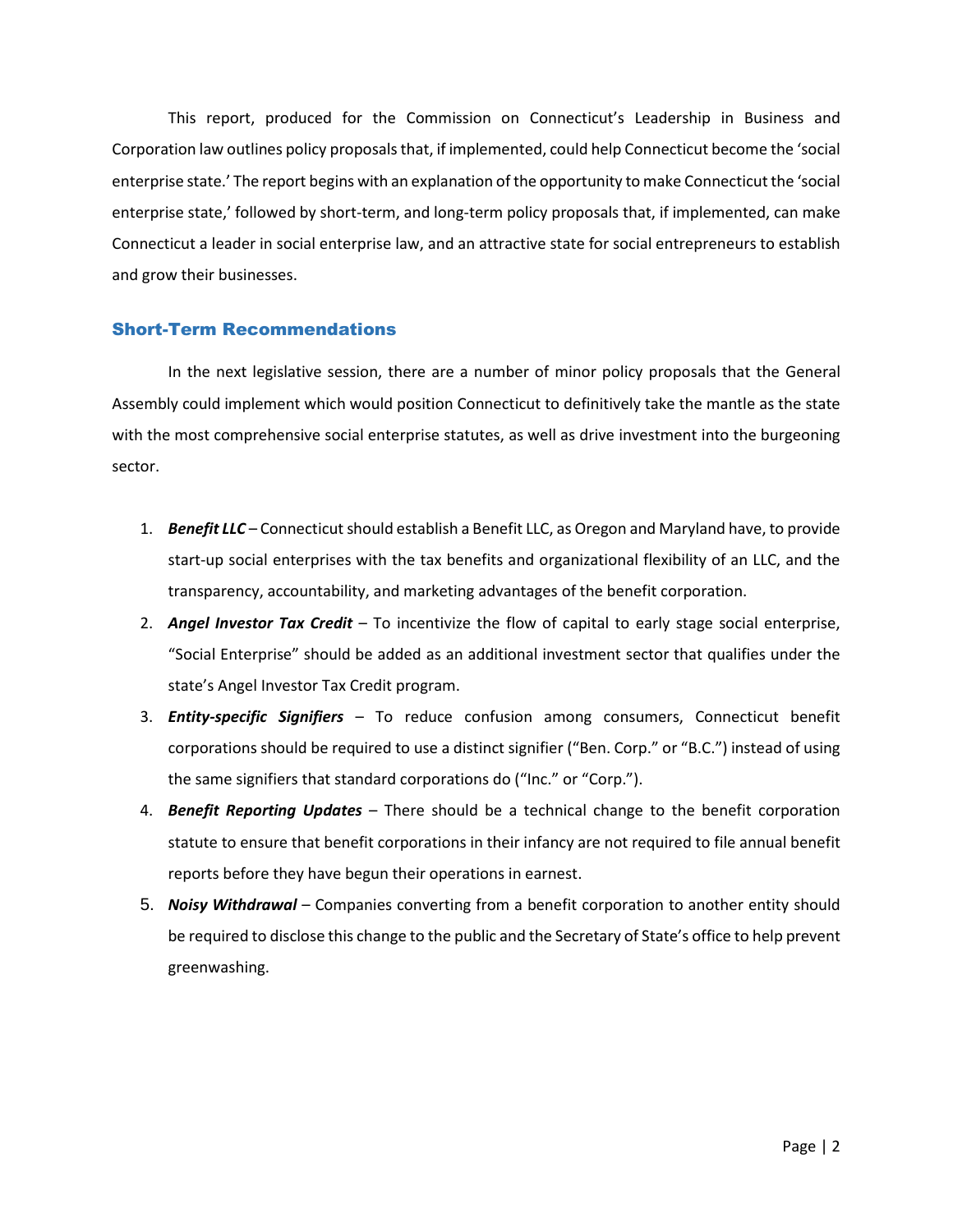# Long-Term Recommendations

As Connecticut looks to position itself as a *the* state for social entrepreneurship, it must leverage the intellectual, human, and financial capital within the state to build a legal, regulatory, and financial infrastructure that will make Connecticut a state of first choice for social entrepreneurs looking to do business in the U.S.

- 1. *Regulatory Infrastructure* Connecticut should conduct a comprehensive study to determine a plan to implement a regulatory regime to enforce the proper filing of annual benefit reports to ensure compliance with the third-party standard and annual benefit report requirements under the state's benefit company statutes.
- 2. *Social Enterprise Liaison –* The Governor should appoint a "Social Enterprise Liaison," similar to the state's Nonprofit Liaison, which exists at the cabinet level.<sup>5</sup> A healthy partnership between the public and private sectors is essential to ensuring a strong and responsive business climate.
- 3. *Business Law Center* The state should partner with one or more Connecticut-based law schools to establish a business law center. While the center would have a broad focus on furthering best practices in business law in general, the center could also serve as the epicenter for cutting edge and innovative policy proposals and social enterprise law scholarship, and would help equip Connecticut law students with a best-in-class education in social enterprise law.

<sup>5</sup>http://portal.ct.gov/Departments\_and\_Agencies/Office\_of\_the\_Governor/Learn\_More/Governor\_s\_Nonpr ofit\_Liaison/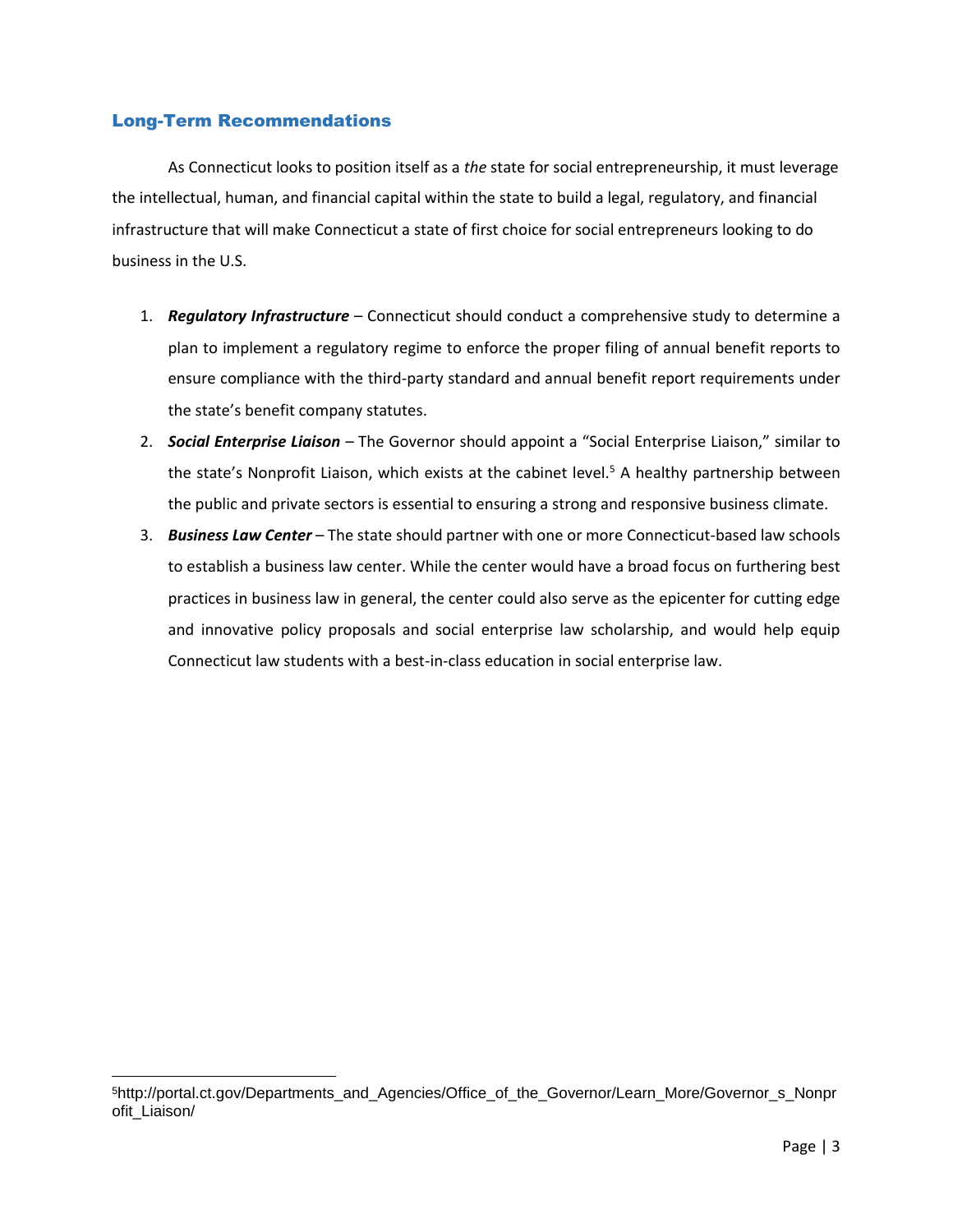# Introduction

The area of social enterprise law, non-existent just eight years ago, has exploded over the past four years. In that short period of time, over 30 states across the nation have adopted some form of new legal entity specifically for social entrepreneurs<sup>6</sup> - individuals who operate mission-driven businesses that work to create a positive social or environmental impact, in addition to generating profits. The trend of states adopting legal entities specifically for social entrepreneurs shows no sign of stopping, either. In 2015 alone, it is expected that at least five more states<sup>7</sup> will consider legislation establishing the benefit corporation as a new legal entity, which is currently the most popular form of social enterprise legal entity in the  $U.S.^8$ 

While many states have passed legislation enabling these new legal entities for social enterprises, there is no state that has taken up the mantle as the *go-to state* for attorneys and entrepreneurs incorporating their social enterprises<sup>9</sup>, in the way that Delaware has become a haven for Fortune 500 corporations<sup>10</sup>, and Nevada has become attractive for its LLC statute.<sup>11</sup> This lack of leadership in the social enterprise law space presents a clear point of pain in a developing legal market, and an opportunity for Connecticut, which has one of, if not *the* most comprehensive benefit corporation statutes in the United States. This report outlines multiple short-term and long-term policy proposals that, if implemented, could help Connecticut become the 'social enterprise state.'

# The Opportunity

Despite the fact that social enterprise legal entities have been passed into law in a majority of the states across the U.S., there is no state that has formally committed to developing an infrastructure - legal or otherwise - to encourage the organization or incorporation of these new entities, or to provide information and solutions for doing so. Some of the most forward-thinking states have provided helpful links to third party resources on their Secretary of the State's website<sup>12</sup>, have provided easy-to-use

<sup>6</sup> http://benefitcorp.net/

 $^7$  Id.

<sup>8</sup> http://papers.ssrn.com/sol3/papers.cfm?abstract\_id=2304892

<sup>9</sup> Phone conversation with Professor Haskell Murray, J.D. of Belmont University on Thursday, January 29th, 2015

<sup>&</sup>lt;sup>10</sup> http://corp.delaware.gov/whycorporations\_web.pdf

<sup>11</sup> See: http://www.reviewjournal.com/business/nevada-s-business-climate-14th-us-according-pollprofessionals; and http://www.nasdaq.com/personal-finance/selecting-state-corporation.stm.

<sup>12</sup> http://sos.oregon.gov/business/Pages/benefit-company.aspx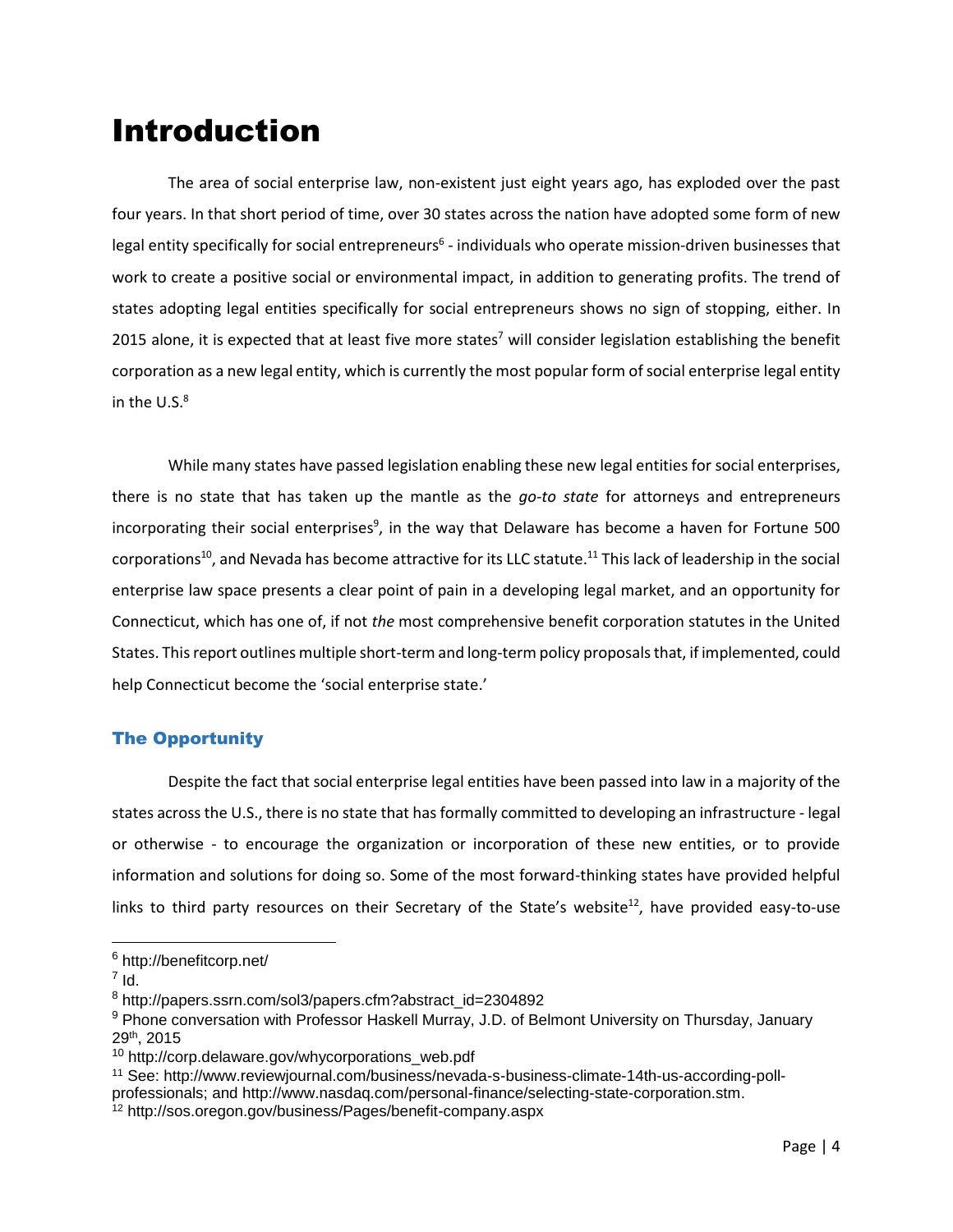incorporation forms,<sup>13</sup> or have provided easy access to public data about social enterprise legal entities.<sup>14</sup> Connecticut, specifically, has developed policy innovations to address perceived issues with legislation in other states.<sup>15</sup>

No state, however, has gone to lengths to establish itself as the "Delaware" of social enterprise law, which is to say that no state has specifically undertaken or executed on a mission to establish itself as a leading or highly desirable location to organize a social enterprise, and/or attract other business entities to organize using their social enterprise statutes. This lack of leadership is demonstrated by the differentiation from state to state in social enterprise statutes, the lack of transparency and understanding of the sector as a whole, and the difficulty in most states (due to a lack of foresight/planning) to track the formation of these new entities, and learn about the challenges they face as they launch and scale.



16

<sup>&</sup>lt;sup>13</sup> Connecticut and Nevada offer simple check boxes on their certificate of incorporation forms: [http://www.ct.gov/sots/lib/sots/commercialrecording/allforms/cert\\_of\\_inc\\_-\\_stock\\_corp.pdf;](http://www.ct.gov/sots/lib/sots/commercialrecording/allforms/cert_of_inc_-_stock_corp.pdf) [http://nvsos.gov/Modules/ShowDocument.aspx?documentid=669.](http://nvsos.gov/Modules/ShowDocument.aspx?documentid=669)

<sup>14</sup> [http://sos.oregon.gov/business/Pages/oregon-benefit-companies.aspx;](http://sos.oregon.gov/business/Pages/oregon-benefit-companies.aspx)

[http://www.sos.wa.gov/corps/search\\_advanced.aspx](http://www.sos.wa.gov/corps/search_advanced.aspx)

<sup>15</sup> <http://www.smithmoorelaw.com/b-legal-briefing-new-hampshire-and-connecticut-join-the-ranks>

<sup>16</sup> http://socentlaw.com/2014/08/social-enterprise-law-update-and-map/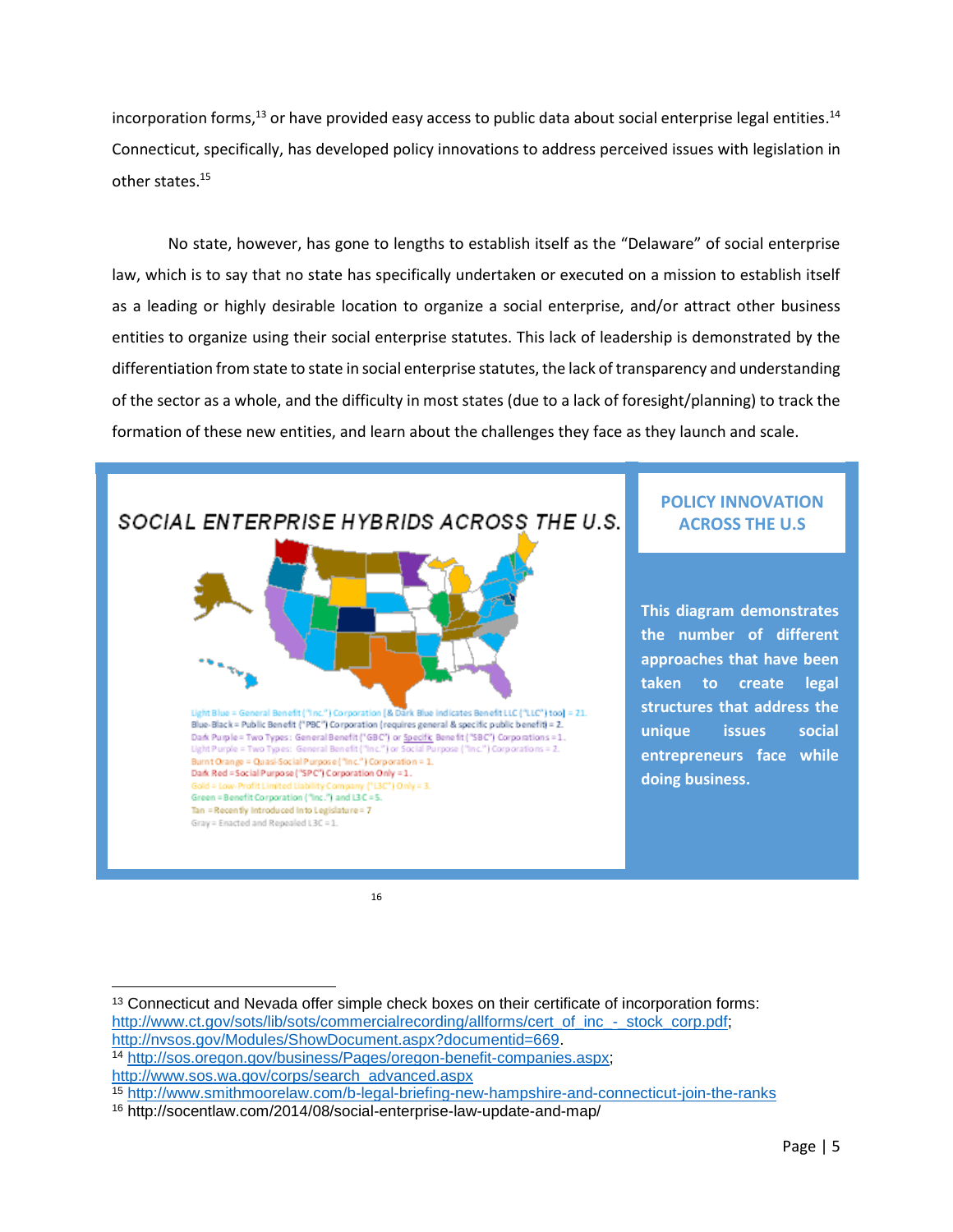### Making Connecticut the 'Social Enterprise State'

Rather than attempt to compete with Delaware, a state that has clearly established a hegemony in the area of corporate law with the operation of its specialized Court of Chancery and Secretary of the State's office, Connecticut is uniquely situated to capitalize on the opportunity to become *the* state for social entrepreneurship. Although there are a number of reasons that can be cited to support this idea, there are three specific reasons of note.

#### ๏ *Positive Externalities*

 $\overline{a}$ 

There are considerable positive externalities associated with social entrepreneurship. Social enterprises are for-profit businesses<sup>17</sup> that in some way are dedicated to creating a positive social or environmental impact. While typical businesses provide positive externalities in the form of jobs, and bringing goods or services to market, social enterprises go the extra mile and operate with a social or environmental mission. Social enterprises commonly carry out their mission by hiring individuals from underserved communities, by donating significant amounts of goods, services, or cash to charitable entities, or by offering goods or services that create an inherent social or environmental impact at affordable rates. They create jobs, pay taxes, and make the communities that they operate in better places to live and work.

Connecticut is in a strategic position to reap the positive externalities that social enterprises create partly because of its unique economic conditions. As a leader in technology, innovation, and financial services, Connecticut already has a dynamic network of talent, labor, customers, advisors, and investors in place for social entrepreneurs to tap in to. According to a Bloomberg study, Connecticut is ranked fourth in the nation in innovation with a highly educated and efficient work force.<sup>18</sup> These resources make Connecticut an attractive space for social entrepreneurs looking for a state with infrastructure for establishing a successful business already firmly in place.

Unfortunately, Connecticut is also a state that is plagued by issues with income inequality. While the state is home to some of the wealthiest areas in the country, its urban areas exhibit some of the most

 $17$  Every social enterprise entity across the U.S. is taxed as either a partnership, an S Corporation, or a C Corporation, and receives no special tax breaks or subsidies at the State or Federal level.

<sup>18</sup> http://www.bloomberg.com/visual-data/best-and-worst/most-innovative-in-u-dot-s-states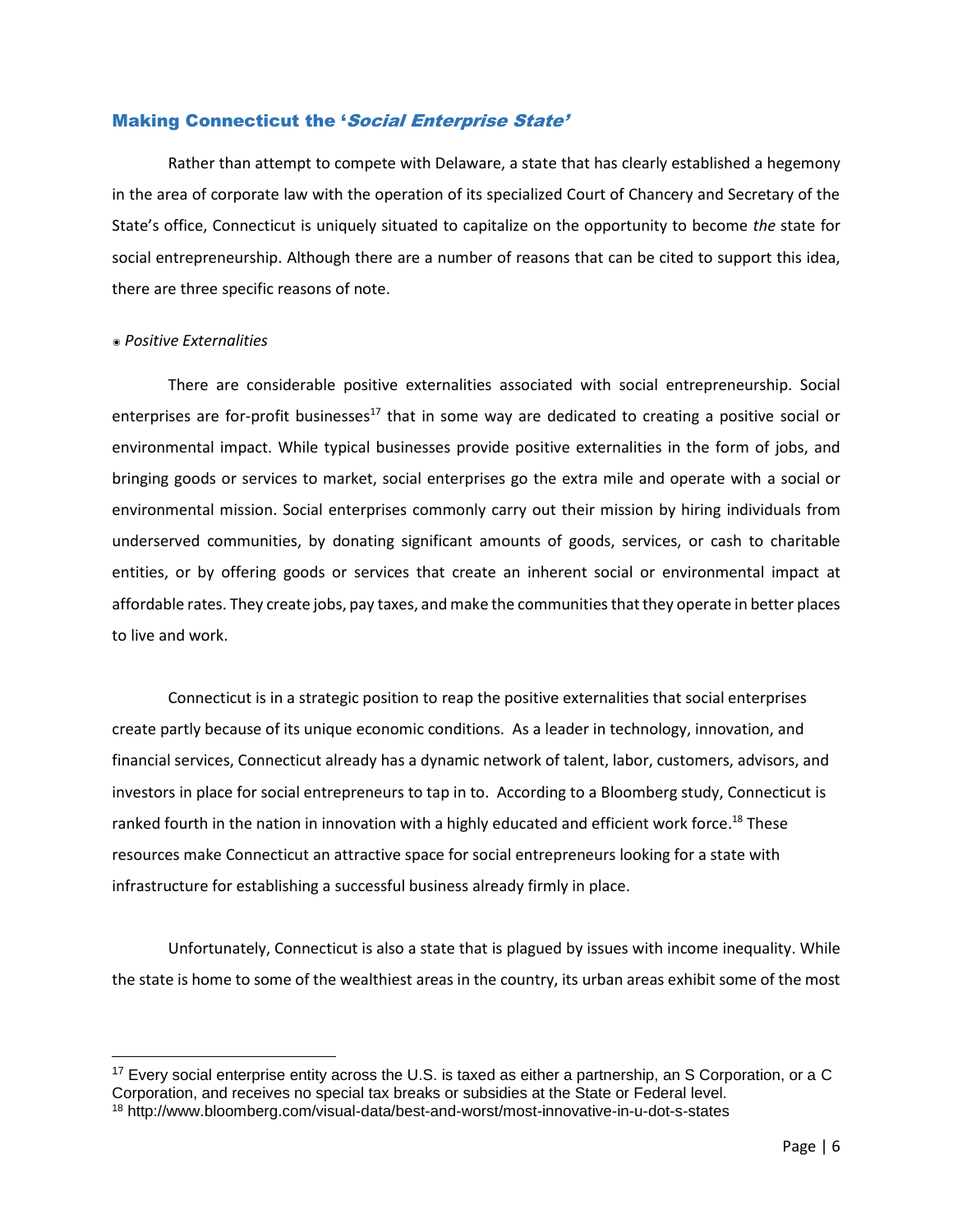concentrated areas of poverty in the United States.<sup>19</sup> While many business owners and founders could see this as a reason not to establish their businesses within the state, the social, educational, health, and environmental consequences of income inequality also create opportunities for social entrepreneurs to create positive social impact. The socioeconomic conditions in Connecticut align identically with the mission of social entrepreneurs and create ample opportunity for these entrepreneurs to affect change.

#### ๏ *Market Expansion*

The social enterprise movement is rapidly expanding. As mentioned above, while it took 30 years to see adoption of LLCs across all 50 states,<sup>20</sup> in just over four years, 30 states have already adopted social enterprise statutes.<sup>21</sup> Additionally, millennials, the fastest growing demographic group,<sup>22</sup> prefer to work for these types of impactful companies. In a recent study, 58% of soon-to-be college graduates stated that they would take a 15% pay cut to work for an organization that has values that reflected their own.<sup>23</sup> There is support from consumers as well. A recent study out of NYU's Stern School of Business found that "60 percent of consumers are . . . willing to pay extra for socially responsible products and, on average, those consumers were willing to pay a 17.3 percent premium for them."<sup>24</sup>

Connecticut's competitive advantage is the number of universities it has and the access to the millennial generation that these colleges grant the state. Connecticut is home to thirty-eight<sup>25</sup> colleges and universities, representing tens of thousands of students whose spending power and ability to support, start, or invest in businesses is just beginning to develop. Connecticut's abundance of universities, where social entrepreneurship programs are becoming increasingly more common, means that it is home to a growing educational ecosystem working to create a culture of support for social enterprise. Whether these students will start social enterprises, work for them, invest in them, or simply patronize them, Connecticut's access to university students gives it an exclusive advantage over other states.

<sup>19</sup> http://trendct.org/2015/05/27/connecticut-has-more-concentrated-poverty-and-wealth-than-mostmetros/

<sup>&</sup>lt;sup>20</sup>[https://www.americanbar.org/newsletter/publications/law\\_trends\\_news\\_practice\\_area\\_e\\_newsletter\\_ho](https://www.americanbar.org/newsletter/publications/law_trends_news_practice_area_e_newsletter_home/llc.html) [me/llc.html](https://www.americanbar.org/newsletter/publications/law_trends_news_practice_area_e_newsletter_home/llc.html)

<sup>21</sup> Supra at 11.

<sup>22</sup> [http://www.fastcompany.com/3033488/hit-the-ground-running/4-employee-engagement-secrets-from](http://www.fastcompany.com/3033488/hit-the-ground-running/4-employee-engagement-secrets-from-millennials)[millennials](http://www.fastcompany.com/3033488/hit-the-ground-running/4-employee-engagement-secrets-from-millennials)

<sup>23</sup> <https://netimpact.org/sites/default/files/documents/what-workers-want-2012-summary.pdf>

<sup>24</sup> [http://www.nyu.edu/about/news-publications/news/2013/09/17/stern-study-shows-customers-are](http://www.nyu.edu/about/news-publications/news/2013/09/17/stern-study-shows-customers-are-willing-to-pay-more-for-socially-responsible-products-.html)[willing-to-pay-more-for-socially-responsible-products-.html](http://www.nyu.edu/about/news-publications/news/2013/09/17/stern-study-shows-customers-are-willing-to-pay-more-for-socially-responsible-products-.html)

<sup>25</sup> http://www.univsource.com/ct.htm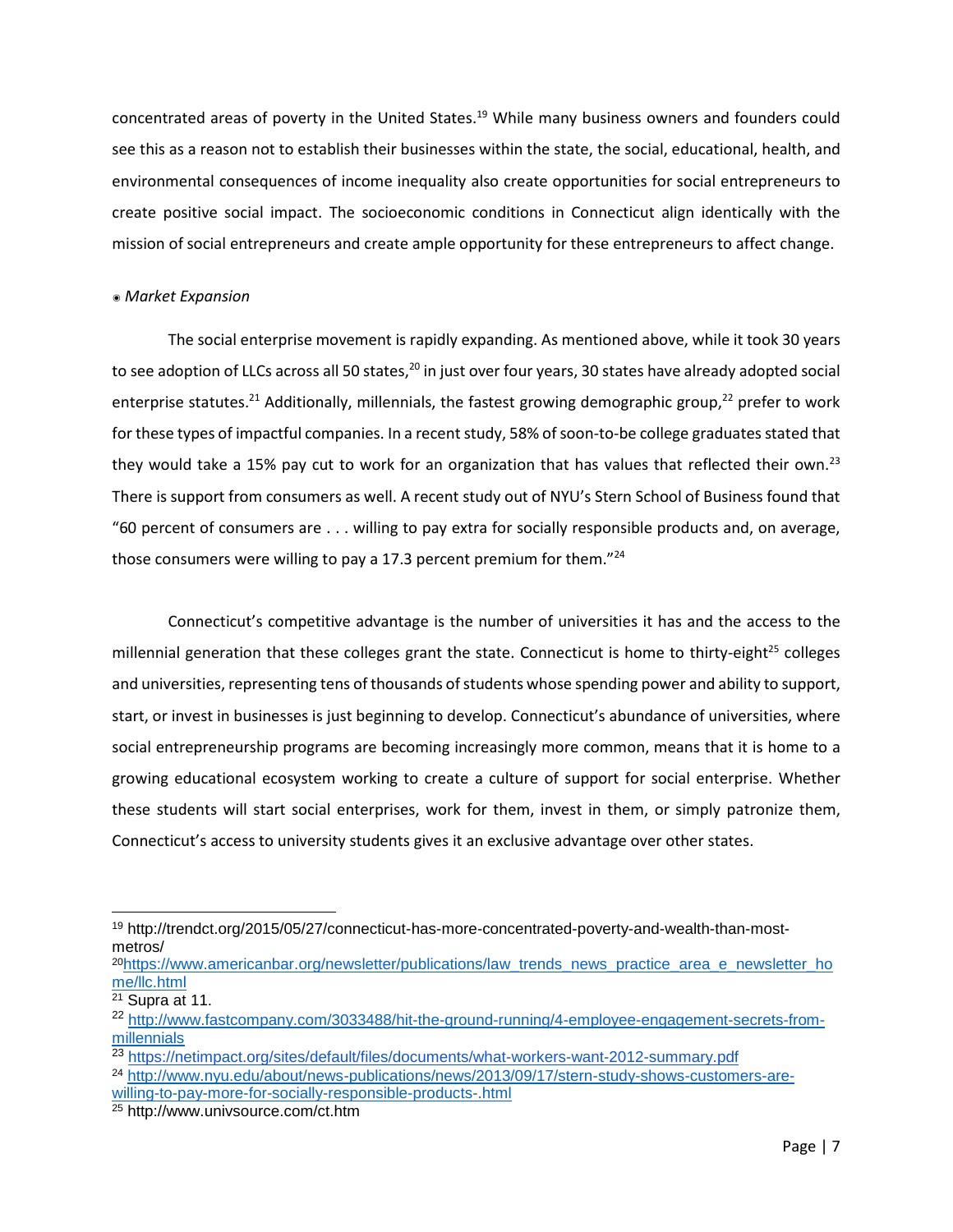#### ๏ *Low Barriers to Making Connecticut a Leader*

Another reason to make Connecticut *the* social enterprise state is the low marginal costs associated with doing so. Because Connecticut's Benefit Corporation Act is already one of the most comprehensive in the country, it will not take much policy innovation or heavy lifting on the part of Connecticut's legislature to position the state as a national leader in this area, as Connecticut would have a "first to market" advantage within the sector. In the next section, there is a list of short-term and longterm policy innovations that, if passed into law, would position Connecticut as a leading and highly desirable location to organize a social enterprise.

# Policy Proposals

The following proposals were developed as a result of a comprehensive nation-wide study of social enterprise statutes and scholarly articles, as well as significant numbers of discussions with attorneys, social entrepreneurs, and experts in social enterprise law. They are designed to work together to make it as simple as possible for entrepreneurs to organize and operate as a social enterprise in Connecticut, for consumers to differentiate them from standard businesses, and to incentivize potential investors to drive capital to social enterprises. While each proposal would have a positive effect on Connecticut's social enterprise sector if implemented separately, together, they will be much more powerful.

### Short-Term Policy Proposals

#### ๏ Naming

For social entrepreneurs, the ability to clearly differentiate a social enterprise from a regular forprofit business is a key signaling function for attracting customers and investors. Likewise, from a legal standpoint, it is generally seen as important to differentiate between entity types such as corporations and limited liability companies by placing a signifier such as "LLC" or "Inc." after the name of the business. While some states have created unique signifiers for benefit corporations(for example, Minnesota benefit corporations must put "GBC" or "SBC"),<sup>26</sup> every other state that has passed benefit corporation legislation (including Connecticut) treats them like regular corporations, simply requiring the use of "Inc.," "Corp.,"

<sup>26</sup> http://socentlaw.com/2014/08/social-enterprise-law-update-and-map/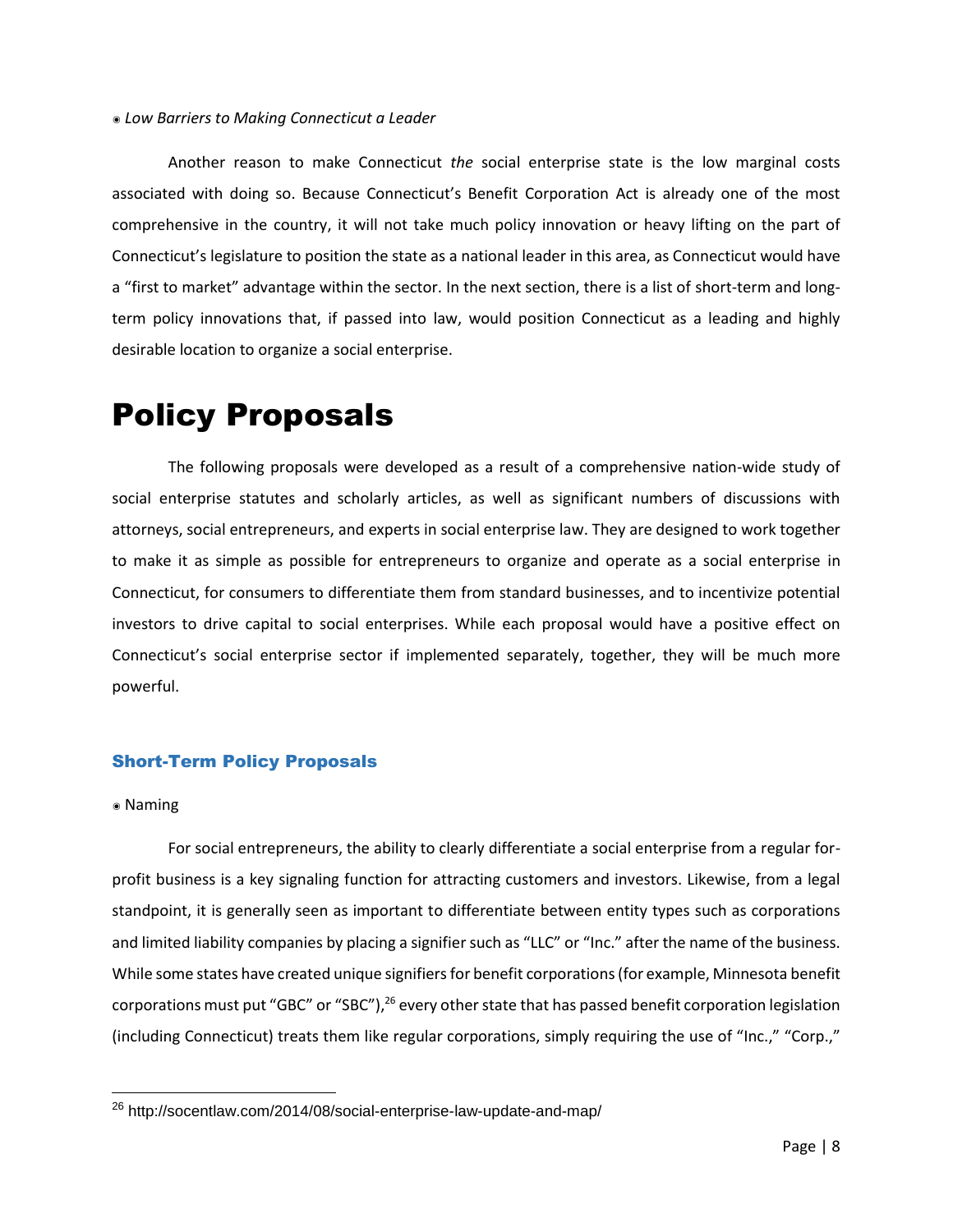or "Incorporated" after the business's name.<sup>27</sup> This trend, somewhat strangely enough, is unique to benefit corporations. Other social enterprise entities use their own unique indicators. For example, 'lowprofit limited liability companies are required by law to use "L3C" as a signifier,<sup>28</sup> 'social purpose corporations' must use "SPC,"<sup>29</sup> etc.

To ensure that the distinction between benefit corporations and other corporations is clear, the signifier "BC" or "Ben. Corp." should be required after the names of all benefit corporations that incorporate in Connecticut.<sup>30</sup> This would leave little doubt in the minds of consumers whether or not the company was organized as a benefit corporation. It would also be an added advantage in the fight against greenwashing, a practice whereby businesses without a demonstrable social or environmental mission position themselves as social enterprises as a marketing ploy. Additionally, because it will not include the "G" or "S" before the "BC" of the signifier, as in Minnesota, it will be as simple as possible for those not familiar with benefit corporations to ascertain what exactly the signifier is referring to. Ideally, it would also set a precedent favoring simplicity and uniformity (since the signifier is not state-specific), leading to adoption in other states.

#### ๏ Benefit LLC

 $\overline{a}$ 

The 'benefit LLC' is an elegant solution to an issue that many attorneys have identified with the benefit corporation - the issue of double taxation. Benefit corporations can be taxed under either subchapter C, or subchapter S of the federal tax code, which in turn affects state tax status.<sup>31</sup> The earnings of subchapter C corporations are taxed once at the corporate level, and then again when dividends are paid out, hence the term "double taxation."<sup>32</sup> Subchapter S corporations receive pass-through tax treatment, meaning that any earnings or losses are passed through to the personal income statements of the owners of the corporation. $33$  This is known as "single" taxation.

<sup>&</sup>lt;sup>27</sup> Brewer, Cass, Social Enterprise Entity Comparison Chart (August 1, 2014). Available at SSRN: http://ssrn.com/abstract=2304892

<sup>28</sup> <http://www.cga.ct.gov/2011/rpt/2011-R-0344.htm>

<sup>29</sup> <http://apps.leg.wa.gov/rcw/default.aspx?cite=23B.25&full=true#23B.25.040>

<sup>&</sup>lt;sup>30</sup> Some people use the term "B Corp" to refer to a benefit corporation. A "b corp," however, is a certification offered by B Lab, the non-profit organization that developed the first benefit corporation act. Any for-profit organization, regardless of its legal structure, can become a "certified b corp." Requiring Connecticut benefit corporations to call themselves "b corps" would likely breed even more confusion that what currently exists when it comes to the difference between the "b corp" certification, and the "benefit corporation" legal entity. To learn more, visit<http://ctinnovations.com/resource/70/BCorpsvsBenefitCorps> <sup>31</sup> http://benefitcorp.net/what-makes-benefit-corp-different/benefit-corp-and-nonprofits

<sup>32</sup> <http://www.inc.com/guides/starting-a-c-corp.html>

<sup>33</sup> http://www.irs.gov/Businesses/Small-Businesses-&-Self-Employed/S-Corporations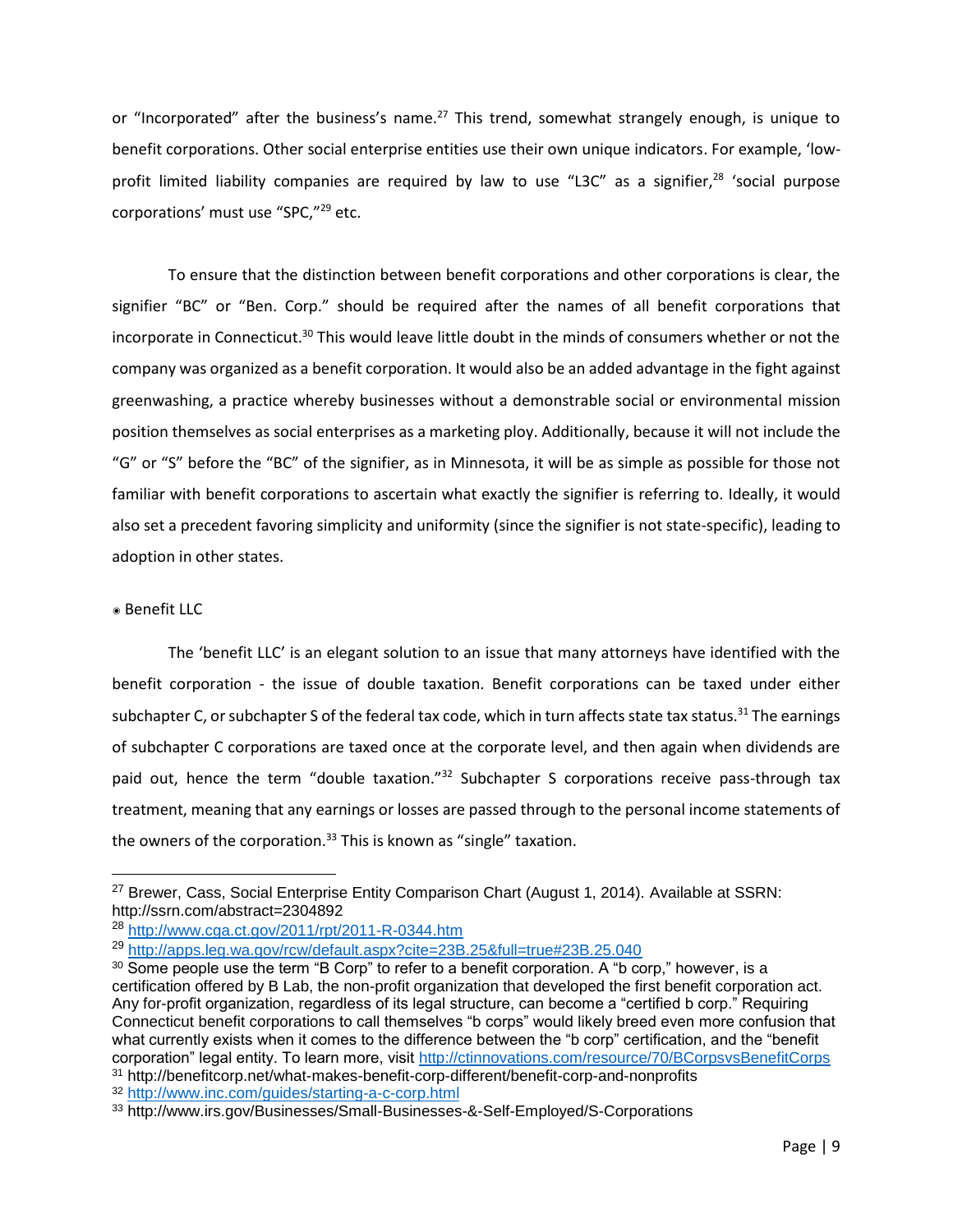It is quite obvious why a startup social entrepreneur would not prefer subchapter C tax status, and would choose to elect subchapter S tax status. Unfortunately, there are significant downsides to electing subchapter S tax status. To do so, all shareholders of the business must be U.S. Citizens, and must be natural persons (no investment companies allowed).<sup>34</sup> Additionally, S corporations may only issue one class of stock, and there may be no more than one hundred shareholders of the corporation.<sup>35</sup> With the myriad issues that subchapter S taxation causes, many Connecticut practitioners working with social entrepreneurs have been reticent to recommend the benefit corporation as a legal structure to their startup clients, and have called for adoption of legislation establishing "benefit LLCS," which are available now in two states, Oregon and Maryland.<sup>36</sup>

Benefit LLCs are treated identically to LLCs for tax purposes. They receive all of the benefits S Corporations do with pass-through taxation, but without the onerous obstacles. Much like its statutory sister the benefit corporation, the benefit LLC is required to provide both a general public benefit ("a material, positive, impact on society and the environment")<sup>37</sup> and (if desired) a specific public benefit.<sup>38</sup> In addition, like benefit corporations, benefit LLCs are required to submit an annual benefit report which includes an assessment of the business's social and environmental impact by an independent third party, and include a narrative discussing the extent to which a specific and/or general public benefit has been created, along with any circumstances which hindered the creation of a specific and/or public benefit by the benefit LLC.<sup>39</sup> All other elements of the benefit LLC are identical to and subject to the same laws as a traditional LLC.

Because the LLC is a hybrid legal entity that is extremely flexible (it has a partnership's tax structure and the limited liability of a corporation), it is possible for critics to question the utility associated with creating a new, separate legal entity based on the LLC that accomplishes nothing a regular LLC cannot (technically) already do. Proponents would answer by citing the lower transaction costs and branding advantages of the benefit LLC. In a law review article by J. Haskell Murray, a frequent scholarly contributor to the area of social enterprise law, he states that "[s]ocial investors want transparency, accountability,

 $35$   $\text{Id}$ .

 $\overline{a}$ <sup>34</sup> Id.

<sup>36</sup> http://socentlaw.com/2014/08/social-enterprise-law-update-and-map/

<sup>37</sup> S.B. 595, 2011 Gen. Assemb, Reg. Sess. (Md. 2011).

 $38$  Id.

 $39$  Id.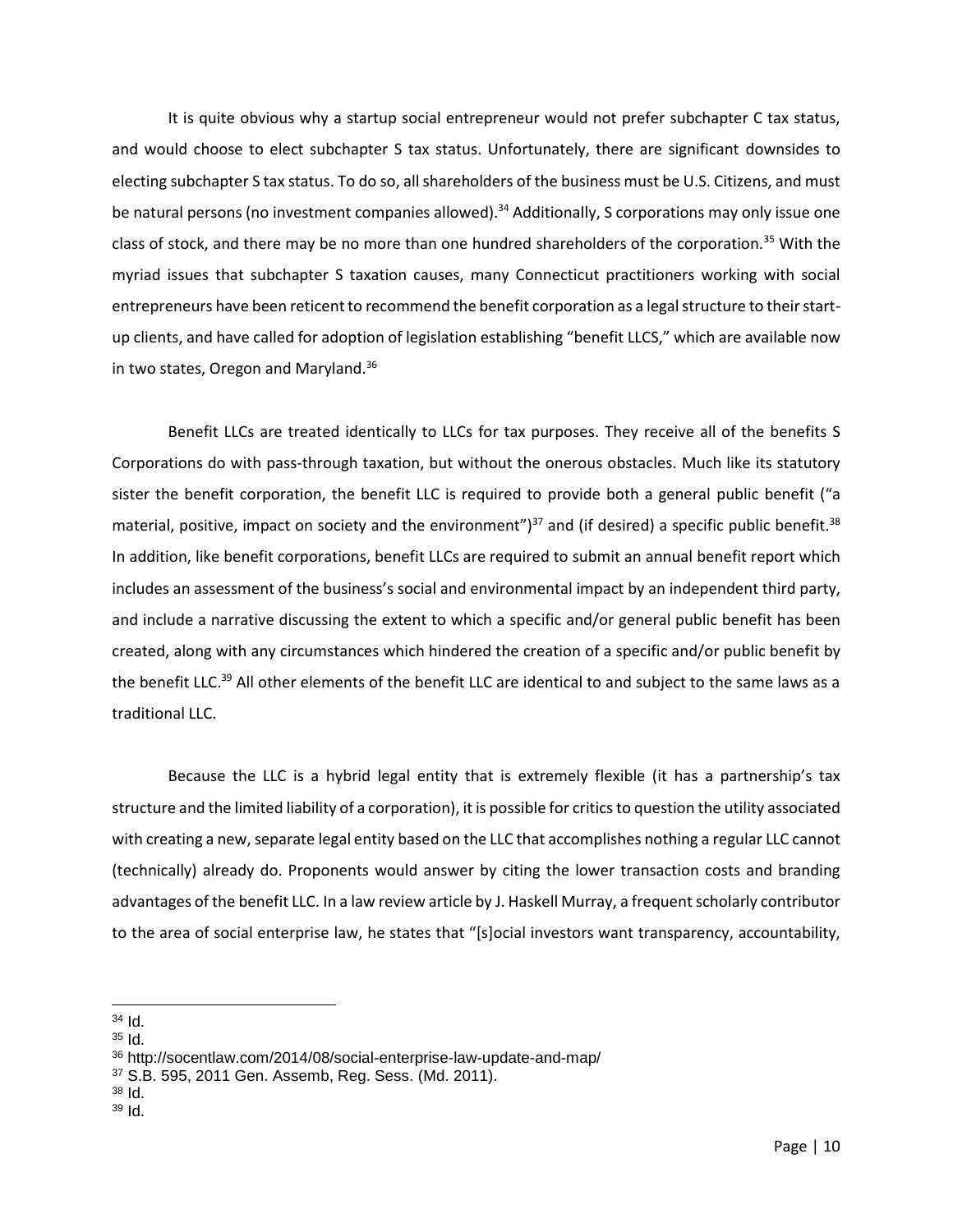and measurability, but each of those increases transaction costs for the social entrepreneur. Social entrepreneurs with their often very small companies, need easy points of entry."40

Murray later suggests that benefit LLCs, along with "increased automation of organizational documents"<sup>41</sup> will help provide budding social entrepreneurs with a ready-made framework for organizing their social enterprise, through the use of the benefit LLC framework and model organization documents. The benefit LLC can offer startup social entrepreneurs an alternative to creating benefit corporations, providing the easy point of entry discussed by Professor Murray, and minimizing transaction costs. Simple articles of organization forms provided by the Secretary of the State's office would allow entrepreneurs to form a benefit LLC with the check of a box. This can be contrasted to the current situation, where a social entrepreneur that wants to use an LLC must pay an attorney to draft special provisions creating a reporting framework, and laying out a social or environmental purpose for the business.

With regards to branding, the use of the 'benefit LLC' signifier can help signal to businesspeople and consumers alike that it operates with a fundamentally different purpose than the typical LLC, and that it is attempting to solve social problems with market-based solutions. As noted in the previous section, rather than forcing the greater public to examine mission statements, corporate reports, etc. consumers can look to the signifier following the business's name and receive "some assurance that the company is attempting to improve society and the environment,"<sup>42</sup> thus providing a substantial boost to the marketing efforts of nascent social enterprises, which would normally not have sufficient funds to differentiate themselves from typical for-profit ventures.

When it comes to making Connecticut *the* state for social enterprise law, making benefit LLCs available is absolutely crucial. Oregon, whose Benefit Corporation Act went into effect on January 1st, 2014, has 83 benefit corporations that have incorporated to date.<sup>43</sup> In stark contrast, Oregon's benefit LLC, which also became available on January 1st, 2014 has 466 users of the entity.<sup>44</sup> While it is difficult to ascertain for certain why this is the case, it can almost certainly be attributed to the fact that the LLC form

<sup>40</sup> Murray, *supra* note 2 (manuscript at 42).

<sup>41</sup> Id. at 43.

 $42$  Id.

<sup>43</sup> Sos.oregon.gov/business/Pages/Oregon-benefit-companies.aspx (Last accessed August 1st, 2015) <sup>44</sup> Id.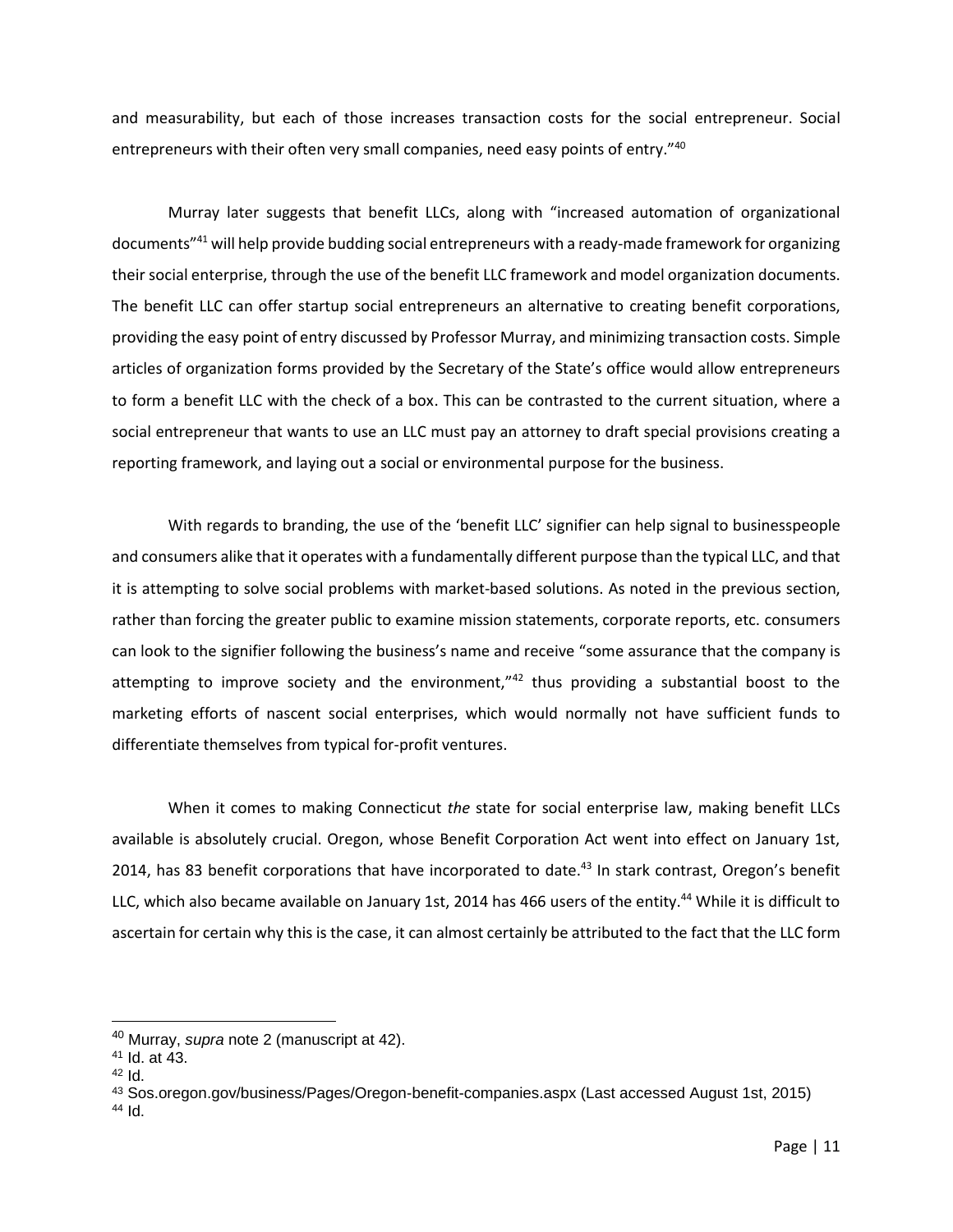is preferred by attorneys when establishing start-up businesses, due to the flexibility and tax advantages that the form provides.

Connecticut, where the benefit corporation entity has been available for just five months, had 49 companies that incorporated as a benefit corporation as of August 1st, 2015, a number which is growing.<sup>45</sup> Both Oregon and Connecticut have similar populations (CT - 3.5 million, OR - 3.9 million),<sup>46</sup> and while there is no way to tell whether Connecticut would have a similar adoption rate of benefit LLCs as Oregon has had, judging from initial feedback by social entrepreneurs and attorneys who have weighed the pros and cons of becoming a benefit corporation, the issues associated with electing subchapter S tax status has proven to be insurmountable for many interested in formally organizing their business as a social enterprise under Connecticut law.

### ๏ Angel Investor Tax Credits

There are a number of tax credits available to various types of businesses within Connecticut. Perhaps the most relevant to social entrepreneurs is the Angel Investor Tax Credit. Social entrepreneurs, not unlike typical entrepreneurs, are on a constant quest for access to investment capital. Because the majority of the social enterprises currently operating in Connecticut are at the startup phase, incentivizing investment in this stage of company is crucial if the state is to become a leader in the development of the social enterprise law sector.

Currently, the Angel Investor Tax Credit is structured in such a way that investors can receive a 25% tax credit (up to a total of \$250,000 in credits) on investments of \$25,000 or more.<sup>47</sup> The businesses must be Connecticut-based, and engaged in the fields of bioscience, advanced materials, photonics, information technology, or clean technology.<sup>48</sup> Since changes to the credit were put into place in 2012 to lower the amount of investment capital need to qualify for the credit (from \$100,000 to \$25,000), there has been increased use of the credit.<sup>49</sup> According to an article published shortly after the changes to the

 $\overline{a}$ 

<sup>45</sup> https://data.ct.gov/Business/Benefit-Corporation-Data/r8fi-whh5

<sup>46</sup> http://www.census.gov/popest/data/state/totals/2014/index.html

<sup>47</sup> <http://ctinnovations.com/angels>

<sup>48</sup> http://ctinnovations.com/pdf/Angel%20Leglislation.pdf

<sup>49</sup> [http://articles.courant.com/2012-06-08/business/hc-angel-investor-credits-20120608\\_1\\_angel](http://articles.courant.com/2012-06-08/business/hc-angel-investor-credits-20120608_1_angel-investors-tax-credit-start-up-firms)[investors-tax-credit-start-up-firms](http://articles.courant.com/2012-06-08/business/hc-angel-investor-credits-20120608_1_angel-investors-tax-credit-start-up-firms)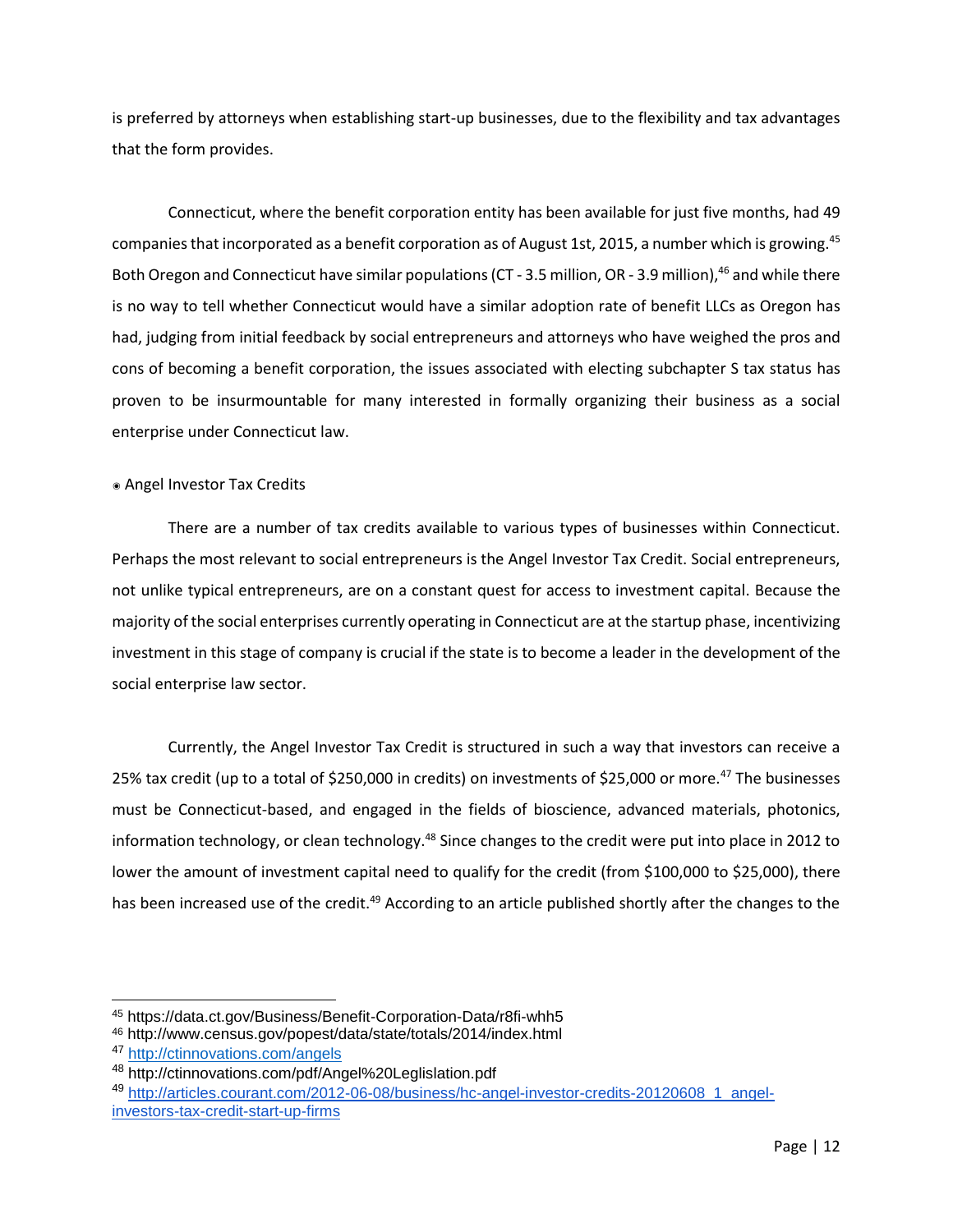credit were made, "the number grew with 84 angel investors pledging \$8.6 million in 23 companies as compared to 13 angel investors pledging \$2.4 million to 9 companies in the six month prior to revision."<sup>50</sup>

To promote investment in Connecticut social enterprises, the Angel Investor Tax Credit should be modified to include "social enterprise" as a sixth business category eligible for the tax credit. To do so would likely require the development of a statutory definition of what constitutes a "social enterprise" for purposes of the tax credit. There is no precedent for developing such a definition in the U.S., but definitions for similar cutting edge sectors have been defined by statute for the purposes of tax credits. In Connecticut, the state's "New Reinsurance Reinvestment Fund Tax Credit" legislation, which was passed in 2010, defines a "green technology business" for example.<sup>51</sup> While the statutory term "social enterprise" should be defined as a benefit corporation, or benefit LLC to encourage the use of the entities, it will be necessary to add additional language to ensure that companies recognized as "social enterprises" are in compliance with the reporting requirements of the benefit corporation or benefit LLC statutes.

#### ๏ Noisy Withdrawal

 $\overline{a}$ 

As an additional transparency measure, benefit corporations that opt to become a regular, forprofit entity should make this transition visible to the public. In a Quinnipiac University School of Law Law Review article, authors Tyler, Absher, Garman, and Luppino recommend that hybrid forms should have a "noisy withdrawal" provision.<sup>52</sup> This provision would require a benefit company to file a public notice in the event of its transition into a non-benefit company entity.<sup>53</sup> A noisy withdrawal would ensure that any attempt by a benefit corporation to forgo its social or environmental purpose would be made known to regulatory officials, creditors, customers, suppliers, and the public at large.

### ๏ Availability of Annual Benefit Reports

Under Connecticut's benefit corporation statute, a benefit corporation must file its annual benefit report either within 120 days of the end of its fiscal year, or at the same time that it files any other annual report to shareholders. As written, this requirement creates issues when a business incorporates as a

<sup>50</sup> Understanding the Angel Investor Tax Credit, by Diego Mas Gonzales

<sup>51</sup> <http://www.cga.ct.gov/2010/ACT/PA/2010PA-00075-R00HB-05435-PA.htm>

<sup>52</sup> Luppino, Anthony J. and Absher, Evan and Garman, Kathleen and John, Tyler, Producing Better Mileage: Advancing the Design and Usefulness of Hybrid Vehicles for Social Business Ventures (October 6, 2014). <sup>53</sup> Id.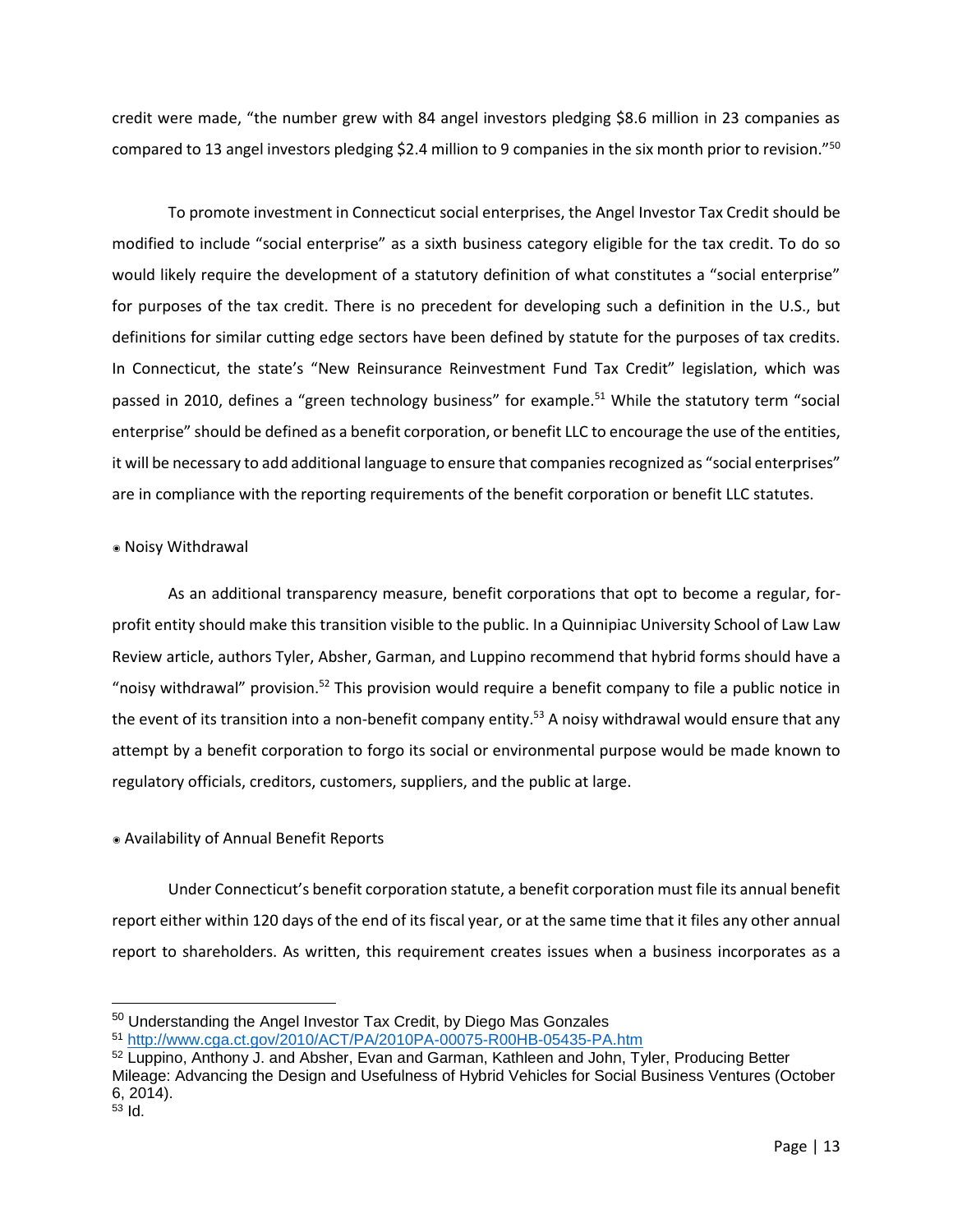benefit corporation and has less than nine months before its fiscal year winds down. It essentially requires them file an annual benefit report without having been in operation for a full year.

Recognizing this oversight, Rhode Island passed legislation amending their statute so that benefit corporations are only required to file their first benefit reports the year following the year of the entity's incorporation. <sup>54</sup> Benefit corporations are still required to file an annual benefit report 120 days after the end of their fiscal year, but this new language ensures that young benefit corporations are not required to expend precious time and resources to become compliant with the reporting requirements at a time where they have created little or no positive social or environmental impact.

# Long-Term Policy Proposals

๏ Creating a 'Best in the Nation' Benefit Company Regulatory Framework

### *Understanding Benefit Company Regulation*

Benefit corporations and benefit LLC statutes supplement existing corporate or LLC law in the states where they have been passed. As a result, they are creatures of corporate or LLC law respectively, and do not create entirely new bodies of law, as other social enterprise legal entities have. That being said, however, because benefit companies create new duties for directors and officers, and create new requirements that these companies must comply with, they are subject to additional restrictions and potential penalties that typical corporations or LLCs are not subject to, as discussed below.

### *Benefit Company-Specific Regulations*

The annual benefit report requirement in the benefit company statutes that have been passed throughout the majority of states across the U.S. were put in place to increase the transparency and accountability of businesses purporting to create a positive social or environmental impact.<sup>55</sup> Generally, an annual benefit report must include the results of a third-party assessment of the company's positive social and environmental impact, as well as a narrative description of the company's pursuit of a positive social and environmental impact, and whether that pursuit was hindered in any way.<sup>56</sup> The reports are required to be posted on the company's public-facing website, or provided free of charge to anyone

 $\overline{a}$ 

<sup>54</sup> http://webserver.rilin.state.ri.us/BillText15/HouseText15/H6039.pdf

<sup>55</sup> http://ssrn.com/abstract=1988556

<sup>56</sup> Id.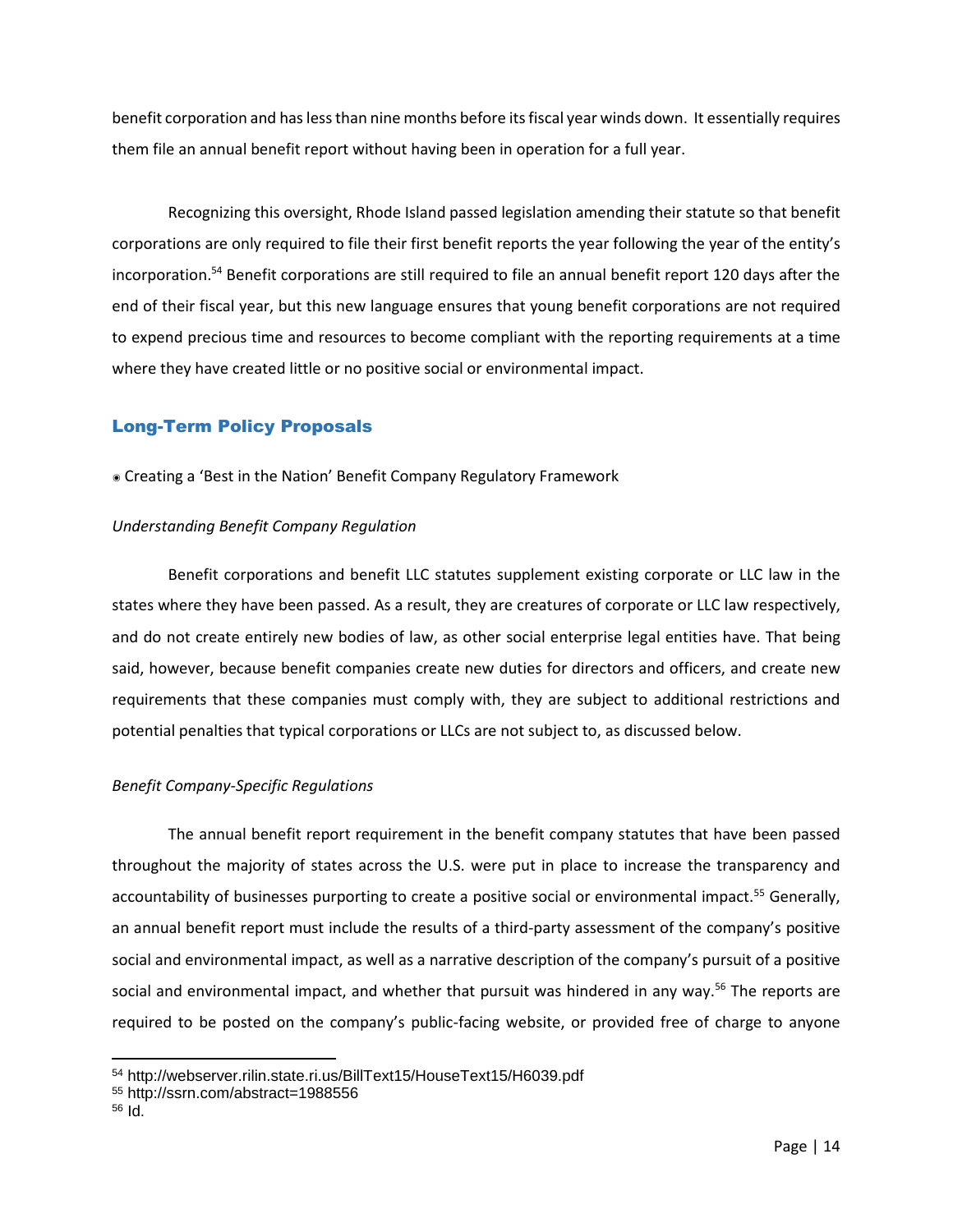requesting the report if the company does not have a website. In all but a few states that have external mechanisms to enforce the proper and timely filings of annual benefit reports, the enforcement of the reporting requirements of the majority of benefit company statutes is left up to internal actors within a benefit company.<sup>57</sup>

#### *External Enforcement Mechanisms*

If a benefit company does not properly produce an annual benefit report, or file it on time, there is little that consumers, employees, competitors, or other third parties can do to compel the company to file the report on time. In a few select states, the Secretary of the State's office has the ability to administratively revoke the benefit company's status as a benefit company, and revert it to a standard corporation or LLC.<sup>58</sup> In the majority of states, however, there is no direct third-party mechanism for enforcing the annual benefit reporting requirements under the statutes.

Rather than provide third parties the direct ability to enforce compliance with benefit company statutes, proponents of benefit company legislation made a case that the consumers and the press would favor companies that were compliant with the benefit company statutes, and punish companies that were not compliant. Generally, legislatures were persuaded by the line of thinking supporting the idea that market forces created a proper third-party mechanism for policing the sector. Some states, however, have developed express penalties for not filing an annual benefit report.<sup>59</sup> Among the states that have developed penalties, no two are alike. Approaches range from revoking a benefit corporation's status as such, to providing attorney's fees and other compensation to shareholders that bring a benefit enforcement proceeding to compel the publishing of an annual benefit report.<sup>60</sup>

### *Internal Enforcement Mechanisms*

If a benefit company does not properly produce an annual benefit report, or file it on time, there is a first-party enforcement mechanism available to ensure that the requirements are complied with,

 <sup>57</sup> Id.

<sup>&</sup>lt;sup>58</sup> Although this means of policing the benefit corporation sector ensures that non-compliant benefit corporations are purged from a state's cohort of benefit corporations, it is not a perfect solution. An unintended consequence of this policy is that it give directors or officers of a benefit company who do not have the requisite 2/3rds shareholder vote to undo benefit company status a back door means of undoing the status.

<sup>59</sup> Id. at 60.

 $60$  Id.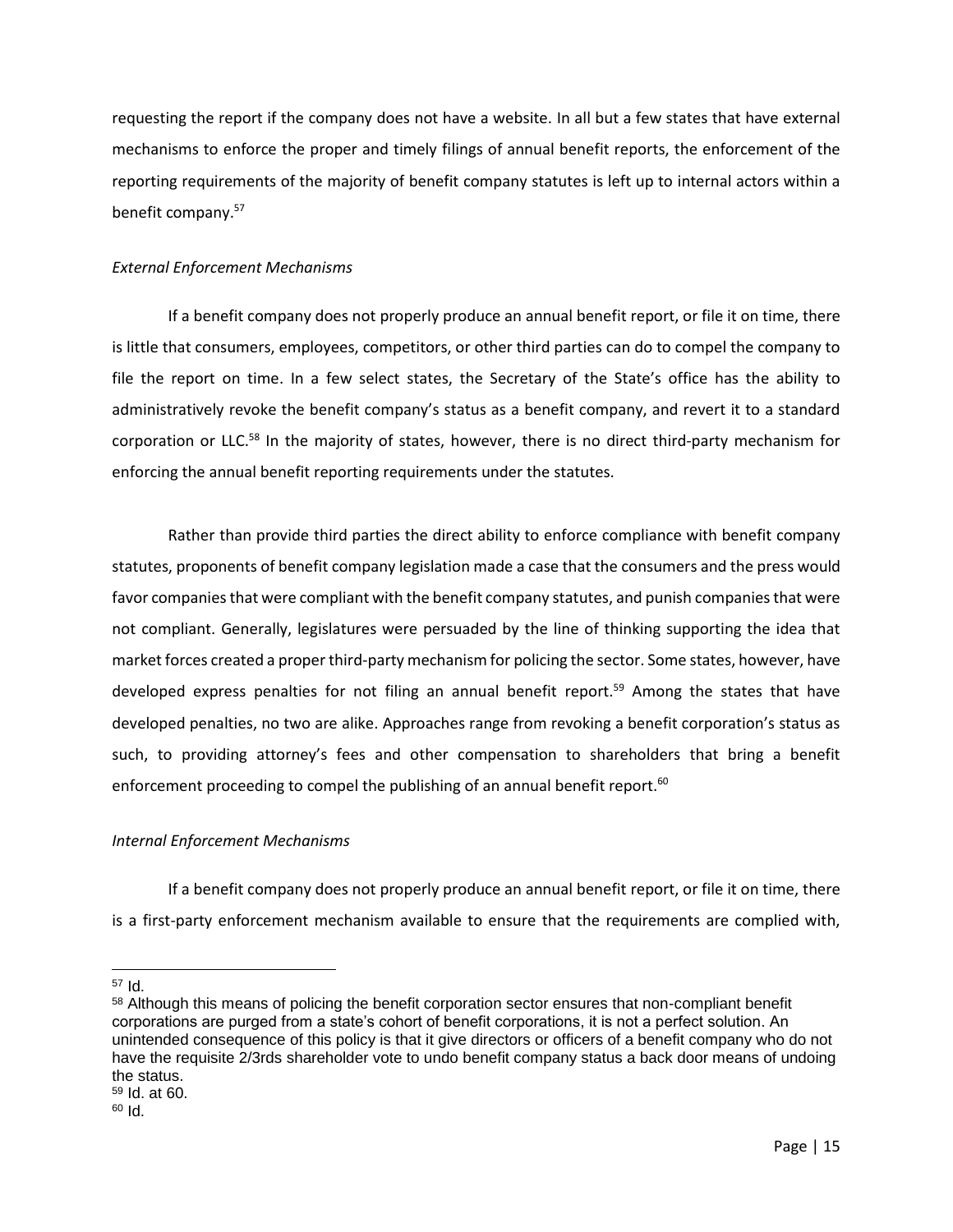called a "benefit enforcement proceeding." A benefit enforcement proceeding allows a benefit director, and officer, or a shareholder with greater than 5% of the outstanding shares of the organization (generally) to ask a court for an injunction, and require the benefit corporation to comply with the annual benefit reporting requirements.<sup>61</sup> Benefit enforcement proceedings can also be used to enforce any other requirement laid out in the certificate of incorporation or articles of organization pertaining to the organization's general or specific public benefit.

## *Effectiveness of the current regulatory regime*

Whether or not benefit enforcement proceedings will be effective in policing the benefit company sector remains to be seen. So far, there has not been a benefit enforcement proceeding that has been initiated anywhere in the U.S. This is especially surprising, given the lack of compliance with benefit corporation's annual benefit report requirements nationally. Although there is no reliable data demonstrating the level of compliance with the benefit company statutes nationally, in a recent web search by this author, it appeared that less than 100 annual benefit reports had been posted to the web. This comes despite the fact that over 1,000 benefit corporations have incorporated since 2010.<sup>62</sup>

### ๏ Policy recommendation

Any attempt to change the regulatory regime in order to increase compliance with transparency measures would be unwise without input from all the potential stakeholders that could be affected by such a decision. A group of all the stakeholders should be convened to form a Social Enterprise Panel that will be responsible for overseeing a study on social enterprise law on a national and international scale, and develop policy recommendations to ensure:

- 1. Connecticut consumers, service providers, and entrepreneurs are well-educated about benefit company entities, how they are used, and the reporting requirements associated with the entities;
- 2. High compliance with the annual benefit reporting and specific/general public benefit purpose requirements included in the Connecticut statute;
- 3. Connecticut is seen as the preeminent state for social enterprise law and policy.

 $61$  Id.

<sup>62</sup> http://www.ssireview.org/blog/entry/benefit\_corporation\_and\_l3c\_adoption\_a\_survey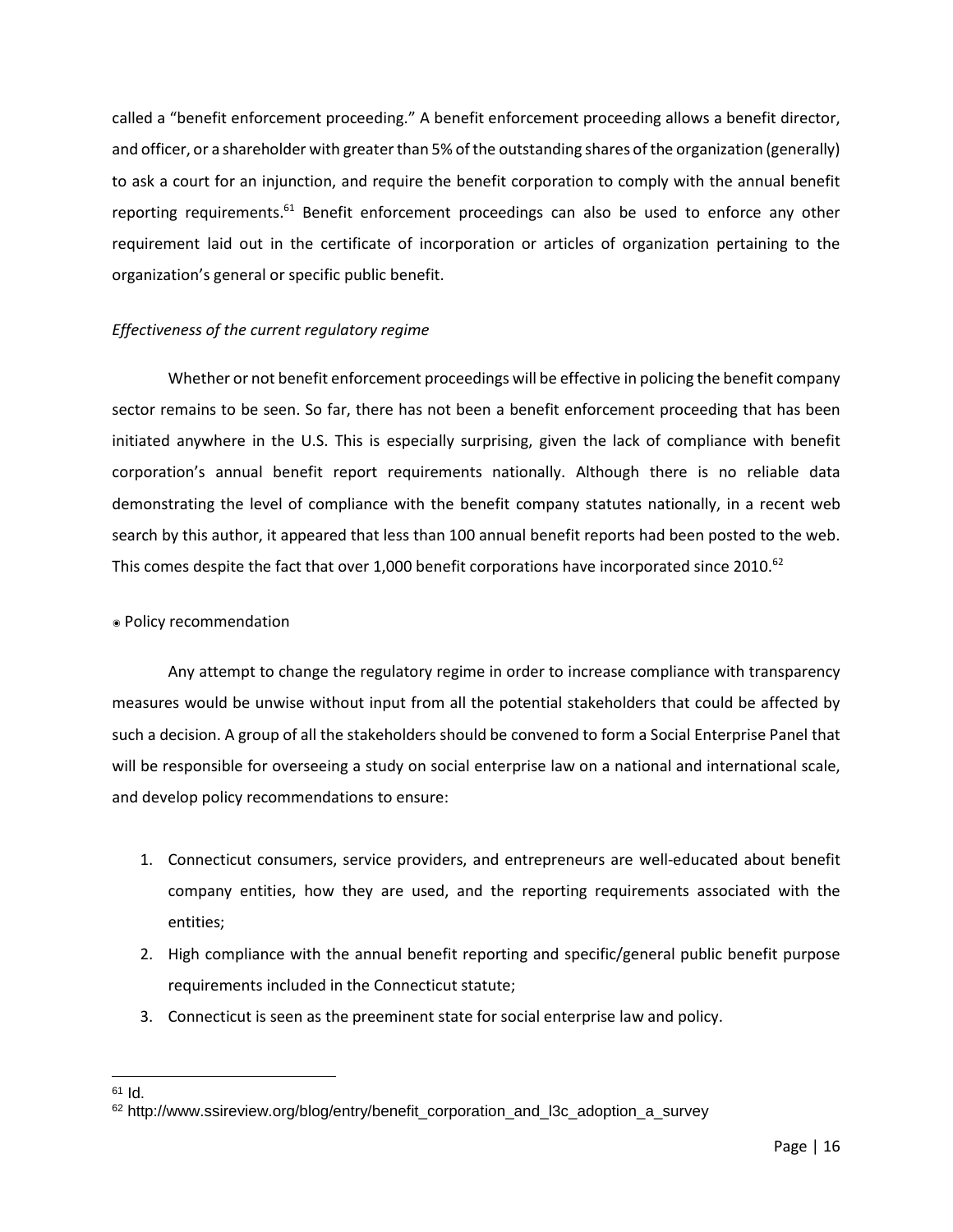The panel will ultimately determine whether or not the current enforcement mechanisms for benefit companies within the state are truly effective, and present their findings to the General Assembly. Input from stakeholders will ensure that the study will be holistic and as objective as possible. As a result, any new polices developed in response to the study will balance both the rights of the public to be informed about the social and environmental impact of a benefit company, and also the potential chilling effect that policies can have on the desires of entrepreneurs or attorneys to use or recommend Connecticut's benefit company statutes.

#### ๏ Connecticut Business Law Center

A Business Law Center should be established at the University of Connecticut School of Law, as prescribed by L. Francis Huck. Connecticut's unique set of demographics, socioeconomic conditions, and policy infrastructure has primed the state to take on the role as the nation's hub of social enterprise. Without a highly knowledgeable and supportive legal community, however, Connecticut's assets are lost. A Business Law Center would train Connecticut's lawyers to be experts in the field of business law, including expertise regarding benefit companies.

This is of particular importance to benefit companies because they are relatively new legal entities. Inherent in any new form of business is reluctance among lawyers to counsel their clients to take on that form due to a general lack of legal precedent and inexperience with the form. The establishment of a Center would equip Connecticut attorneys with relevant information about benefit companies so that they can make informed decisions about how to advise their clients, and how to contribute to the evolution of its policy.

#### ๏ Benefit Company Liaison

The Governor should appoint a Benefit Corporation Liaison similar to the nonprofit Liaison that currently exists for nonprofit organizations in Connecticut. <sup>63</sup> A healthy partnership between the public and private sectors is essential for providing goods and services to Connecticut's residents and the creation of a Social Enterprise Liaison would strengthen this relationship.

<sup>63</sup>http://portal.ct.gov/Departments\_and\_Agencies/Office\_of\_the\_Governor/Learn\_More/Governor\_s\_Nonp rofit\_Liaison/